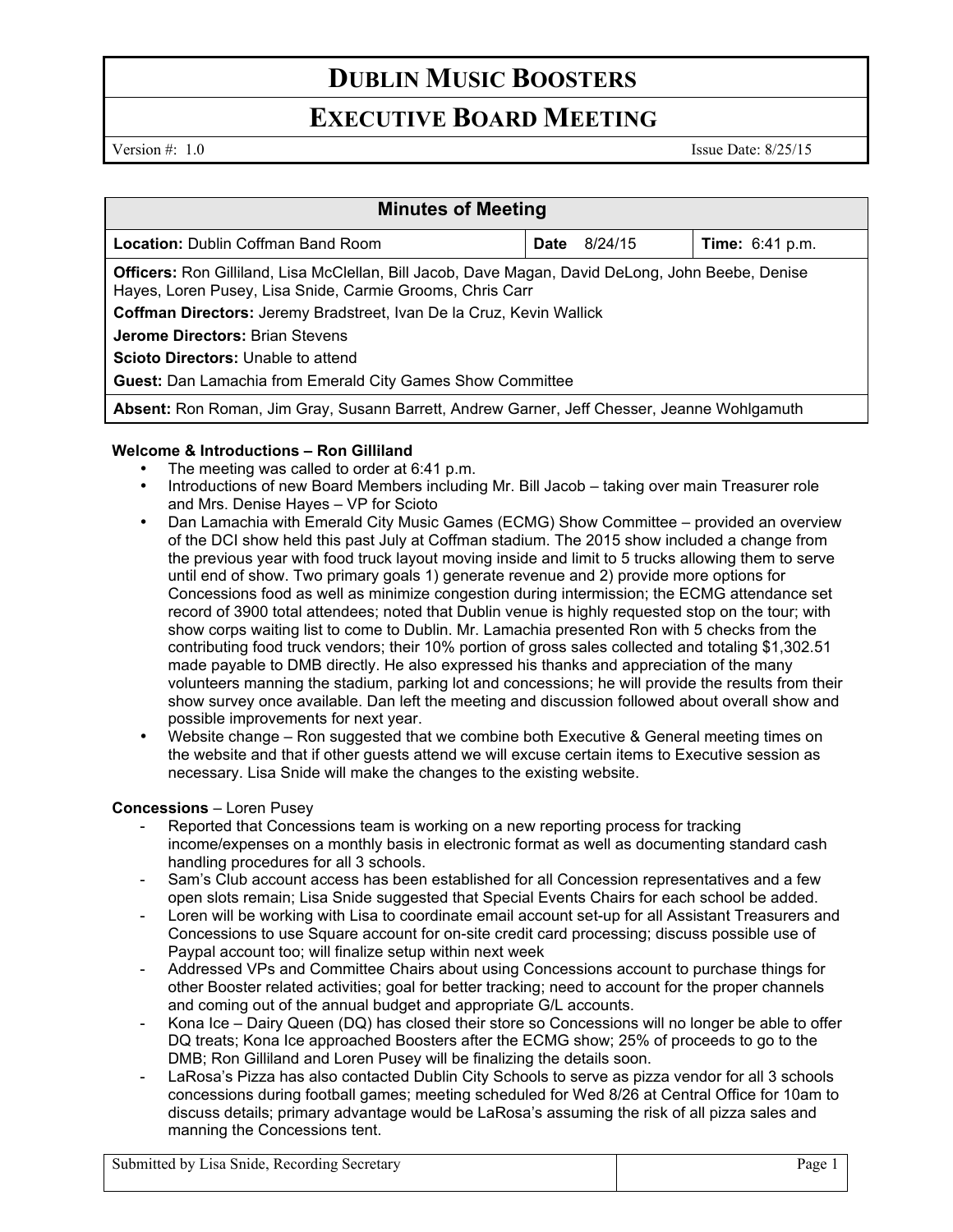# **EXECUTIVE BOARD MEETING**

Version #: 1.0 Issue Date: 8/25/15

- Annual Fund Drive – Ron received a letter from parent who thought we should be giving something as acknowledgement during door-to-door solicitations and donation; some difficulties in finalizing the arrangements but he thought it might be \$5 gift card; hasn't solidified the actual arrangement; discussion followed and Mr. Stevens and other Board members expressed some concern about students canvassing the area and providing free labor/promotion for a proprietor. Ron will wait to see if the final offer is a \$5 gift card vs. coupon before finalizing arrangements and may defer for consideration next year.

# **President-Elect –** Lisa McClellan

- Fund Drive update permits obtained and distributed to all VPs; 2500 door hangers ordered for reprint and purchase and should arrive on Wed 8/26; she will distribute for next week's Annual Fund Drive; reference to DublinMusic.org for online donations
- Irish Festival first year for serving; distant and sunny location by back lot new stand; surveyed volunteers; ice shortage; fight broke out near stand; staffing for 4; would like no more than 2 students/2 adults; overall good exposure and location; still haven't finalized the accounting and funds to distribute; will have update report by next meeting.

# **VP Scioto** -- Denise Hayes

- Introduced herself with incoming Freshman daughter this year and couldn't say enough great things about her personal Band Camp experience and getting season started off right
- Fall Fund Drive volunteers coming in slowly; will be stuffing envelopes later this week; target for 25 drivers and working on new maps for the Scioto area

## **Recording Secretary's Report – Lisa Snide**

• May 18th meeting minutes were distributed via email over the Summer and approved as presented.

## **Corresponding Secretary – Carmie Grooms**

• Reported that she is ready for directory updates and needs student roster from all 3 schools; she asked for each school to provide her with final Directory spreadsheet and she will compile remaining pages and send final proof to each school for verification. Discussion followed about possibly moving to online version and/or PDF file to be posted to website for distribution. Lisa Snide will work with 3 high school directors to provide online directory access in secure private section of the website.

## **VP – David Delong**

• **Dublin Band Showcase** – provided a status update 49 days and counting with the event to be held on 10/10/2015. Just like last year, Coffman to handle Concessions; Scioto will handle Parking & Program responsibilities and Jerome will cover the overall Event coordination, hosting and trophies. Improvements for this year include opening school for bathroom access; 11 bands signed up to date; down 1 from last year, but Grove City has signed up; all judges are secured; invited Jon Waters (former OSU Band Director) to come and participate as special guest adjudicator. Trophy sponsorships will be made available on DublinMusic.org website with 36 trophy spots available; Show t-shirt purchases will also be made available pre-sale at \$12/each and on-site \$15/each. It was decided that last year's show proceeds will be split evenly between the 3 Director Fund accounts; \$2000 for each school and leaving \$400 for start-up costs for 2015 event.

# **Treasurer's Report – Bill Jacob**

- **July 2015 Financial Statement -** distributed copies for initial review; all bank accounts are reconciled – everything is in good standing. Bill discussed desire to improve current data collection process of spreadsheets and sharing information with Assistant Treasurers; will be working on new process and August financials will be posted shortly; goal to move to more real-time accounting and reporting; lots of August activity and will be meeting with Don Hayes to finalize a complete set of August financials together for next Board meeting
- Communicated w/ Treasurers about bounced checks and some that haven't cleared the bank
- Bank Statements were made available for review following the meeting.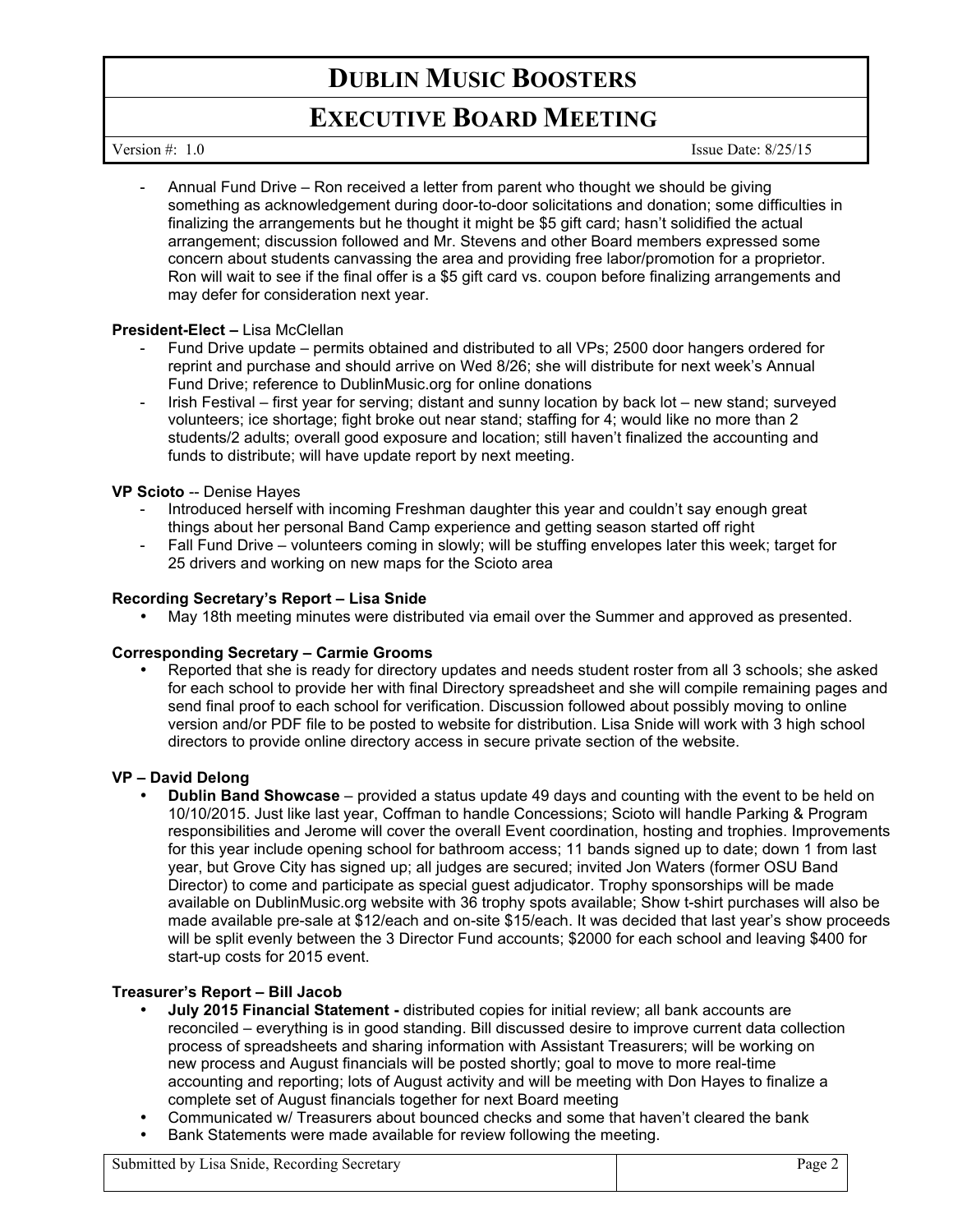# **EXECUTIVE BOARD MEETING**

Version #: 1.0 Issue Date: 8/25/15

## **Fundraising - Chris Carr**

Max & Erma's – sent email request to support the Dublin Music Boosters – 20% proceeds for dinner sales on designated date; Jerome has already scheduled a FUNdraiser; Chris will coordinate the information with both Scioto and Coffman Directors and Special Event Chairs.

# **Website Status Update – Lisa Snide**

Reported that the new website www.DublinMusic.org launched successfully in July as well as respective sites for all 3 high schools: www.DublinCoffmanBand.org, www.DublinJeromeBand.org and www.DublinSciotoBand.org; over 80 development hours went into the initial sites design, structure and training; Lisa asked that any future content updates to be sent to her for posting to the site and ideally hope to secure Booster representatives from each school to serve as webmasters.

## **VP Jerome – David Delong**

- Dublin Marching Band Showcase scheduled for Saturday, October 10<sup>th</sup> and starting to finalize details for trophy solicitation, t-shirt design/sales and volunteer coordination
- $\cdot$  8<sup>th</sup> Grade Night scheduled for Friday, September 25th community concert; tailgate and boxed dinner provided by Jason's Deli
- Band Camp reported another successful year; his  $8<sup>th</sup>$  and final year serving as chaperone
- Ready for another great Marching Band season
- Annual Fund Drive mentioned special 'Thank You' note shares all music programs to be held during the month of September and reference to www.DublinMusic.org website for online donations; David will send sample electronic file to other VPs for consideration

## **VP Coffman – Dave Magan**

- Great Band Camp couldn't be better
- Annual Fund Drive next Thurs 9/3
- Community Concert next Friday 9/4

# **DIRECTOR UPDATES:**

# **Mr. Bradstreet**

- **Uniform Update –** new uniforms distributed to students last week; new warm-ups will be ordered soon; students were allowed to pay in full, or rent over 2-3 years; need Booster funds to cover rental use; \$70x200=\$14,000 (75% purchasing) and 25% students renting (\$20/year) + \$10/standard uniform fee; need approx \$2500 to cover initial expense this year; target projection 3 years before breaking even. Discussion followed; Treasurer Bill Jacob suggested that we pay bill from G/L #6020 and run negative balance thru the fiscal year 2015-16 and determine how to handle difference at the end of the year and moving forward
- Football Friday Nights new video/audio segment will debut this Friday night on NBC Channel 4
- Band Camp great start to the season; special thanks to Lisa Snide finished her  $6<sup>th</sup>$  and final year serving as Band Camp Coordinator; thankful for her many years of service.
- New Choreographer Mr. De la Cruz provided an update on new instructor Chelsea Bolman; dance major from Washington State joined the staff this past week; last Thurs/Fri rehearsals focused on choreography; requiring more body movement and nice change of pace for students.

## **Mr. Stevens**

- Great camp first half show; special thanks to David DeLong for his 8 years of service
- Biggest band in school history keeping up with growth
- Debut this Friday night against Upper Arlington at home

**Mr. Gray** – sent apologies via text to Mr. Stevens that he couldn't attend tonight's meeting due to unexpected situation that needed his attention